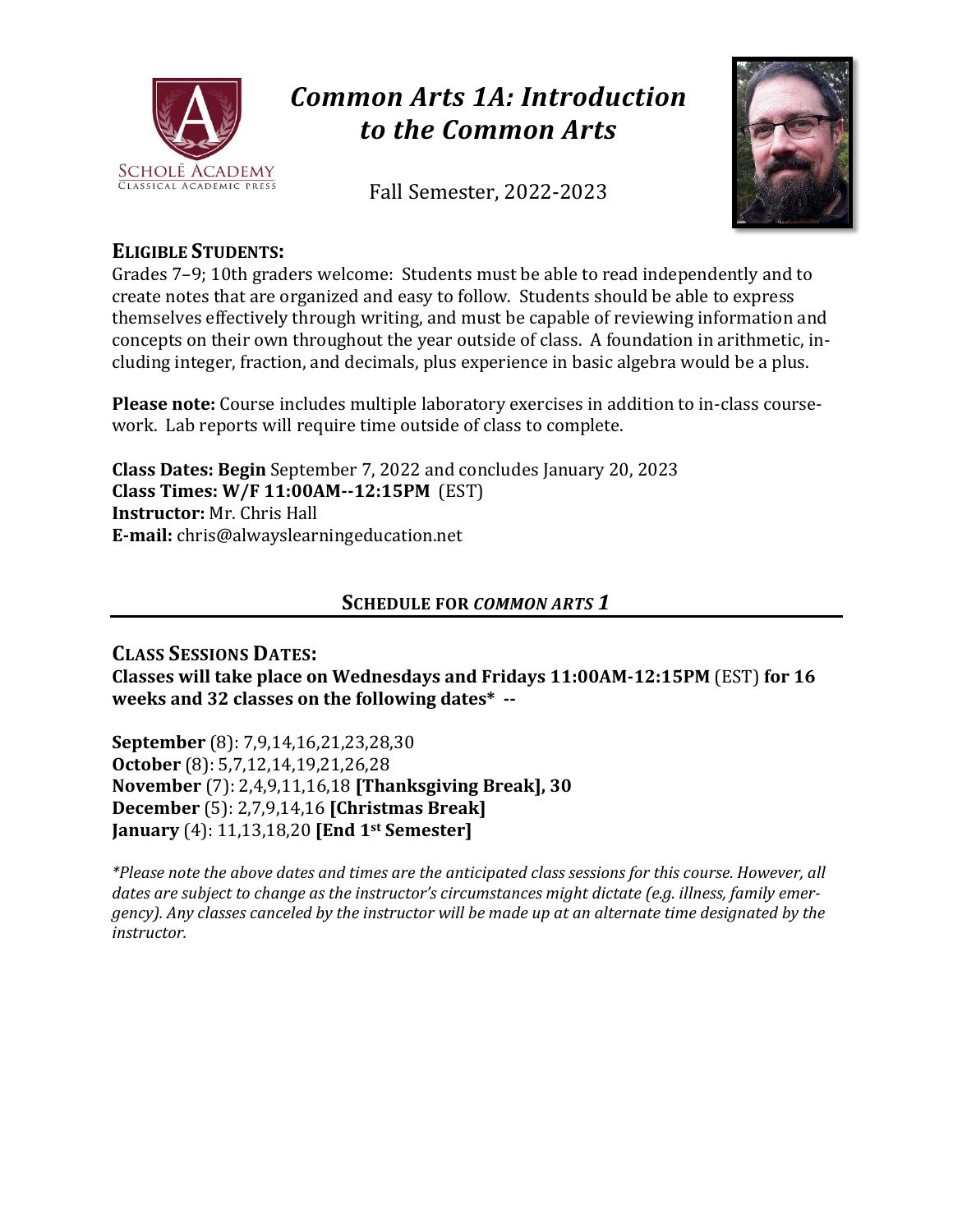#### **Fall 2022**

- Armament and Hunting: strategy and tactics, wildlife observation and tracking, wildlife photography

- Cooking: nutrition (cross-reference with the common art of medicine), baking, lactofermentation

- Agriculture: off-season container gardening (herbs for cooking and winter medicine)

The basic common arts will also be mixed in, including first aid, how to light a fire, how to tie five basic knots (square, sheet bend, double half hitch, taut-line hitch, and bowline), how to tell time by the position of the sun, and more. These basic arts aid in the practice of the focal arts, and offer small-scale practice opportunities throughout the day.

#### **REQUIRED COURSE TEXTS AND MATERIALS:**

- Common Arts Education, Chris Hall, Classical Academic Press.
- Commonplace notebook
- Graph paper
- Pencils
- Highlighter
- Ruler
- Basic art supplies: gum eraser, colored pencils, any other desired art tools
- Various materials related to the common arts we're studying. This specialized list will be provided one month in advance of the start of class.

#### *COMMON ARTS 1* **COURSE DESCRIPTION:**

Common arts are the skills that provide for basic human needs through the creation of artifacts or the provision of services. We need to eat, drink, build shelters, defend ourselves, bargain, maintain our health, work raw materials into various forms, and repair artifacts that are broken. These arts provide for our survival, and yet, in our current moment, we outsource these arts more than practice them ourselves, and to our detriment. Many can live, even live comfortably, without knowledge of these fundamental skills that root us, not just in the realities of our embodiment, but in the orders of God's creation in the cosmos all around.

John Milton, author of Paradise Lost and a wide-ranging thinker, once had a friend ask him to write a description of an ideal education. The letter that followed turned into one of Milton's most famous writings, "Of Education". Within its compact, but rich exposition, Milton describes an education that roots the learner in deep realities:

"And having thus passed the principles of arithmetic, geometry, astronomy, and geography, with a general compact of physics, they may descend in mathematics to the instrumental science of trigonometry, and from thence to fortification, architecture,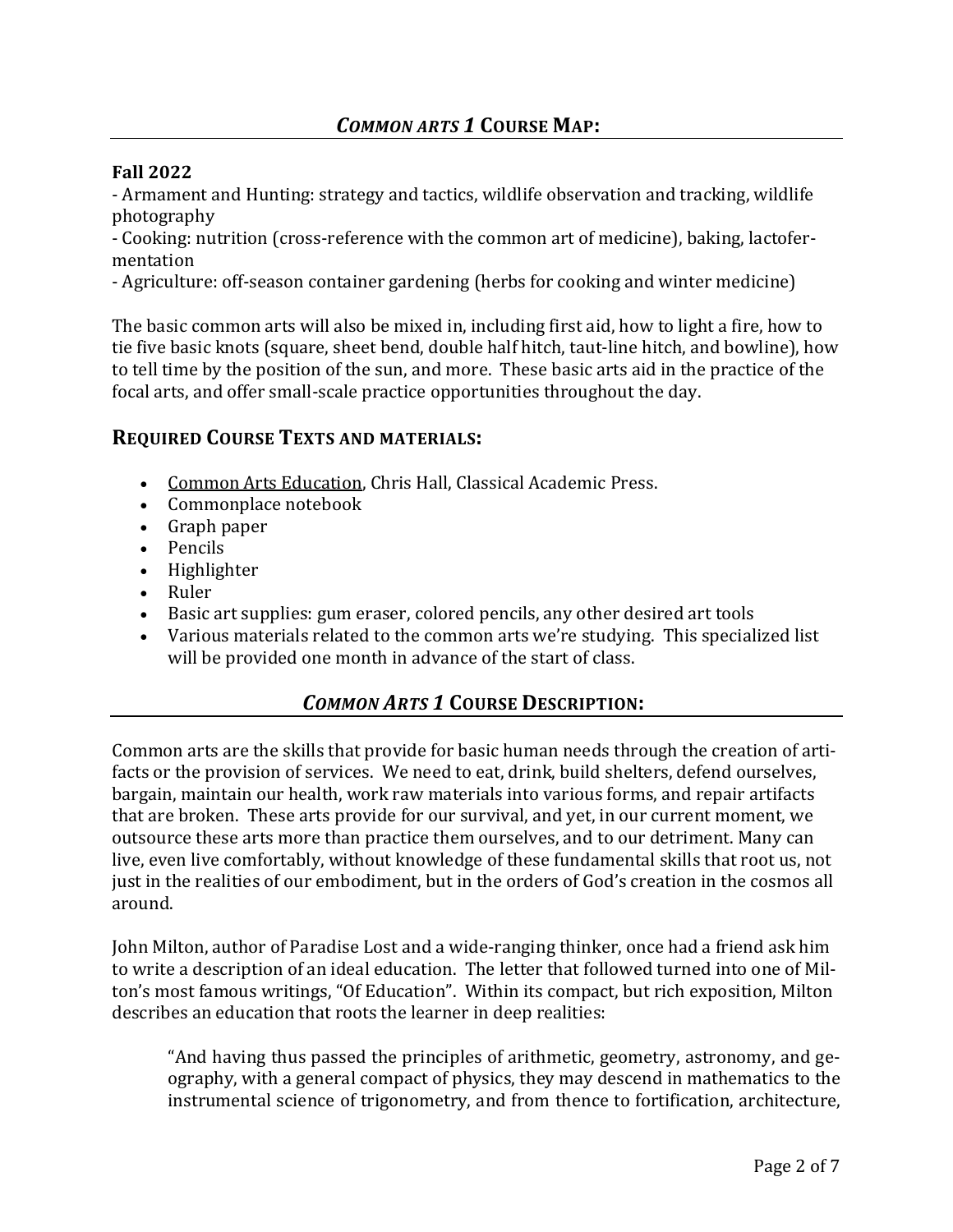engineering, and navigation. . . . To set forward all these proceedings in nature and mathematics, what hinders but that they may procure, as oft as shall be needful, the helpful experiences of hunters, fowlers, fishermen, shepherds, gardeners, apothecaries . . . And this will give them such a real tincture of natural knowledge, as they shall never forget, but daily augment with delight."

In this course, we will explore these common arts with an interest in reclaiming not only these skills, but the connection of these skills with the liberal arts, God's created orders, and JOY. We will strive to reclaim some of our outsourcing by cooking our own food, learning about the flora and fauna around our homes, tying useful knots, learning basic first aid, growing ingredients that we can use for medicine and for good nutrition, and more. In the process, we will bring the arts of language and mathematics not just alongside, but into the practice of these arts, to show how the common arts make manifest the liberal arts through virtuous craft.

Woven throughout the course are the habits of observation, commonplacing, and careful planning. We will learn the way to approach craft with prudence, temperance, and fortitude, as well as with safety in mind. We will learn how to document our success and failure, research prudently, identify next steps, and render what we sense faithfully. In this way, we will learn the foundations for a lifetime of continued practice, refinement, and service to our families and to others.

While the common arts could simply be called the arts of survival, taken with God's orders and the liberal arts in mind, through virtuous practice, they become something far more: the arts of 'thrival', and a chance, as Milton put it, for students to gain that "real tincture of natural knowledge, as they shall never forget, but daily augment with delight."

#### **STUDENT EXPECTATIONS: EXECUTIVE FUNCTION SKILLS**

Students enrolling in this course will be expected to show development of Executive Function skills throughout the year. Executive Function is a set of qualities and skill sets students can develop and hone to better approach the courses, lectures, readings and teachers they will face in their future academic coursework.

Each teacher will invariably have his own set of requirements and skills he requires students to bring to their studies. Generally speaking, I believe there are five such qualities that are necessary for my students in various subjects:

**1. An Engaged Student:** One who is willing to step into the arena of class discussion, ask questions, supply answers, take in what is being discussed, and apply it to his own experience.

**2. Note Taking:** A student who during and after being engaged with the class has been trained to note important and relevant content in an organized fashion. His notes would then be consulted, independently, for application in assignments and assessments. For those who need a framework from which to begin or refine this process, Cornell notes is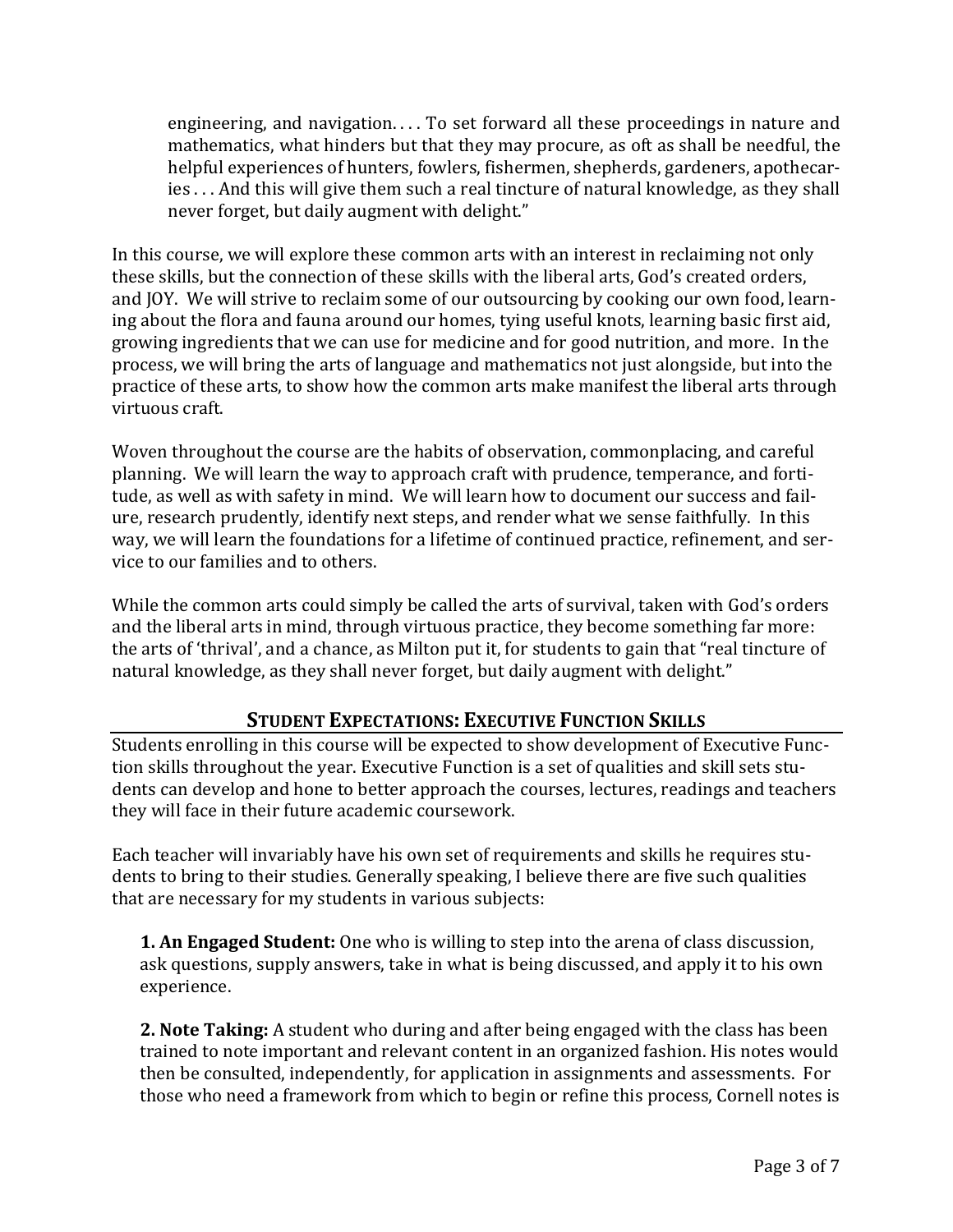a helpful system.

**3. Attention to Detail & Preparedness:** Students should consistently adhere to deadlines, submission requirements, proper reporting formats (ex. project reports, commonplace updates), confirm technology is working prior to the start of class, determine how to proceed after an absence, be responsible for consulting his course syllabus and adjusting as the class proceeds, etc..

**4. Employ Critiques:** When students receive feedback to one of their submissions, they should apply that feedback to future assignments. Students should also glean information from the live class critiques to learn from the experience of others.

**5. Initiative/Maturity:** Students should hear the teacher comments and be able to assess whether or not the teacher was describing his work, and then take the initiative to schedule office hours with his teacher if necessary.

## **STUDENT EXPECTATIONS IN ACTION**

Students are expected to arrive to class on time and with all assigned material completed. The instructor will facilitate learning for the student, but the responsibility for staying upto-date with classwork and assignments ultimately falls to the student.

Students will be expected to listen attentively and to participate actively in class discussions and practices. During class discussion, students will review answers, pose questions, explain and justify their answers and solution. Each week the teacher will lead discussions informed by issues and problems raised by students, as well as issues introduced by the teacher.

Students will also be expected to maintain their commonplace notebook, submit drawings and preliminary plans before starting projects when appropriate, and be prepared to discuss the current state of any ongoing projects at any time.

All assignments will be due into the appropriate Schoology Assignment folder prior to the start of class each day. Students turning in late work will earn a 10% penalty for each day the assignment is late. Students will submit their work by scanning their homework pages and uploading it into the Schoology assignment window. Photographs of projects are the best way to document the physical artifacts we'll create during this course, but all written work must be scanned for submission, not photographed.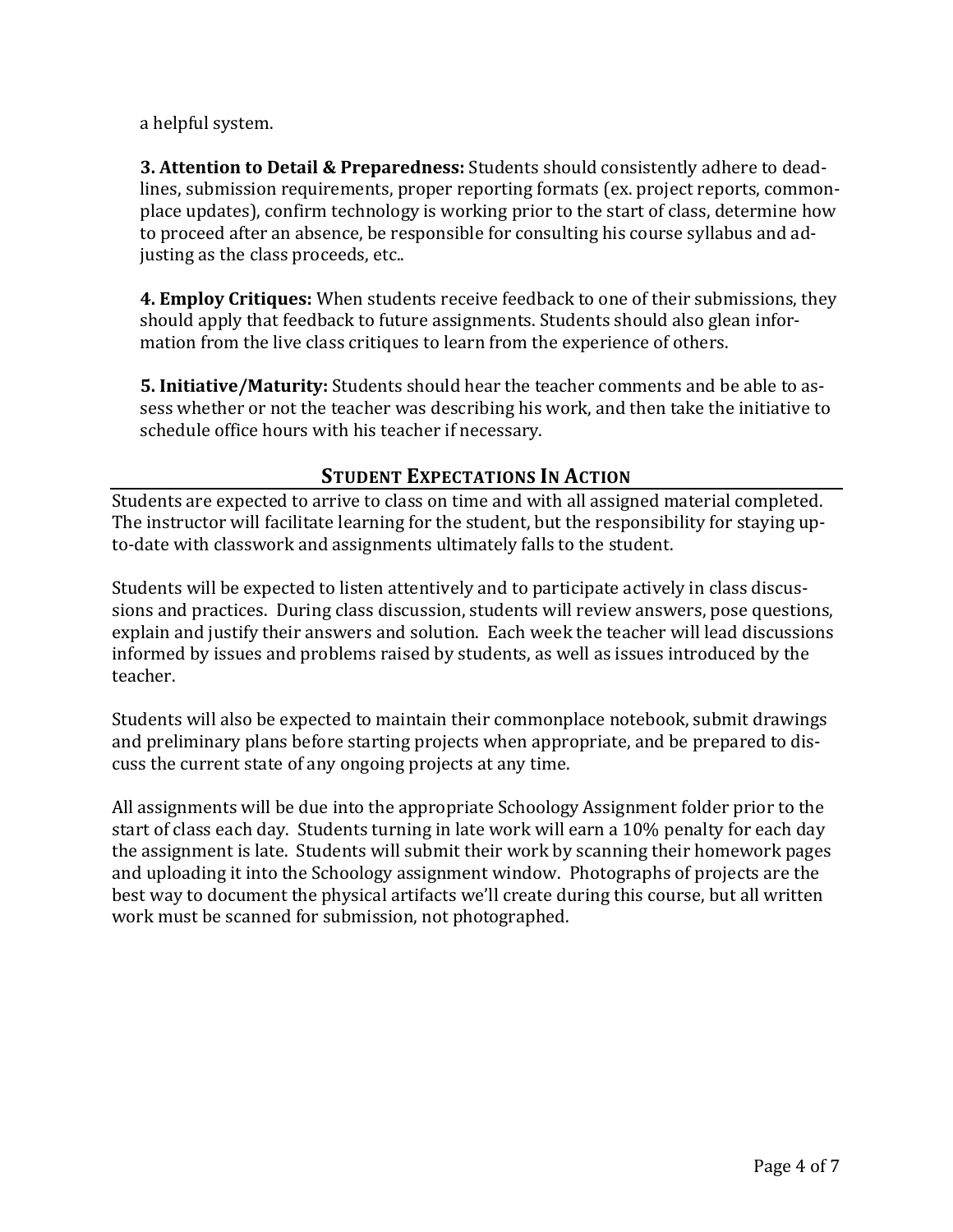# **STUDENT EVALUATION: GRADING**

As the teacher I can assign the following grades to your student's level of achievement: *magna cum laude* (with great praise); *cum laude* (with praise); *satis* (sufficient, satisfactory) and *non satis* (not sufficient).

Ideally, every average student working diligently should do praiseworthy work (cum laude). Those who excel beyond this expectation will be the *magna cum laude* students. Students who do adequate but not praiseworthy work be designated *satis*. *Non satis* means lacking sufficiency or adequacy.

# **STUDENT EVALUATION: MASTERY PORTRAIT**

Students who are prepared to take this class are typically early to late teens, adolescents approaching young-adulthood. It's imperative, then, that this course not only provide the academic components necessary to achieve mastery of the course content and skills associated with analytical thought, but also to help engage the student in development of their moral virtues. These aspects of the course would comprise the "learning target".

- Students will be able to define common arts, and tell about their complex relationship with the liberal and fine arts.

- Students will be able to name the most common of the common arts practiced in homes, ex. cooking, medicine, trade, and more depending upon lifestyle of the family.

- Students will be able to identify key safety precautions and practices inherent to virtuous practice of the common arts.

- Students will be able to explain how to start a common arts project, including weighing the Five Rights, selecting mentorship and guidance, and keeping track of their explorations in a neat and efficient manner.

- Students will demonstrate how to keep a commonplace, complete with writings, drawings, recipes, thoughts, and other related content surrounding the course.

- Students will demonstrate basic proficiency in drawing from observation. They will demonstrate developmentally-appropriate proficiency in the elements of art related to the renderings at hand.

- Students will demonstrate basic proficiency in at least three common arts by completing projects to satis level. Students will also show knowledge of proper self-evaluation and continued learning resources.

- For the Fall 2022 semester, these arts will be the common arts of armament and hunting (strategy, hunting or wildlife photography), cooking, and agriculture (fall planting and harvesting).

# **STUDENT EVALUATION: ASSIGNMENTS, TYPES, AND WEIGHTS**

Mr. Hall will communicate with students regarding assignment feedback and grading through the free online grading system, Schoology. The teacher will provide students with more detailed information and access to the Common Arts 1 course page.

Student's grades will be comprised of: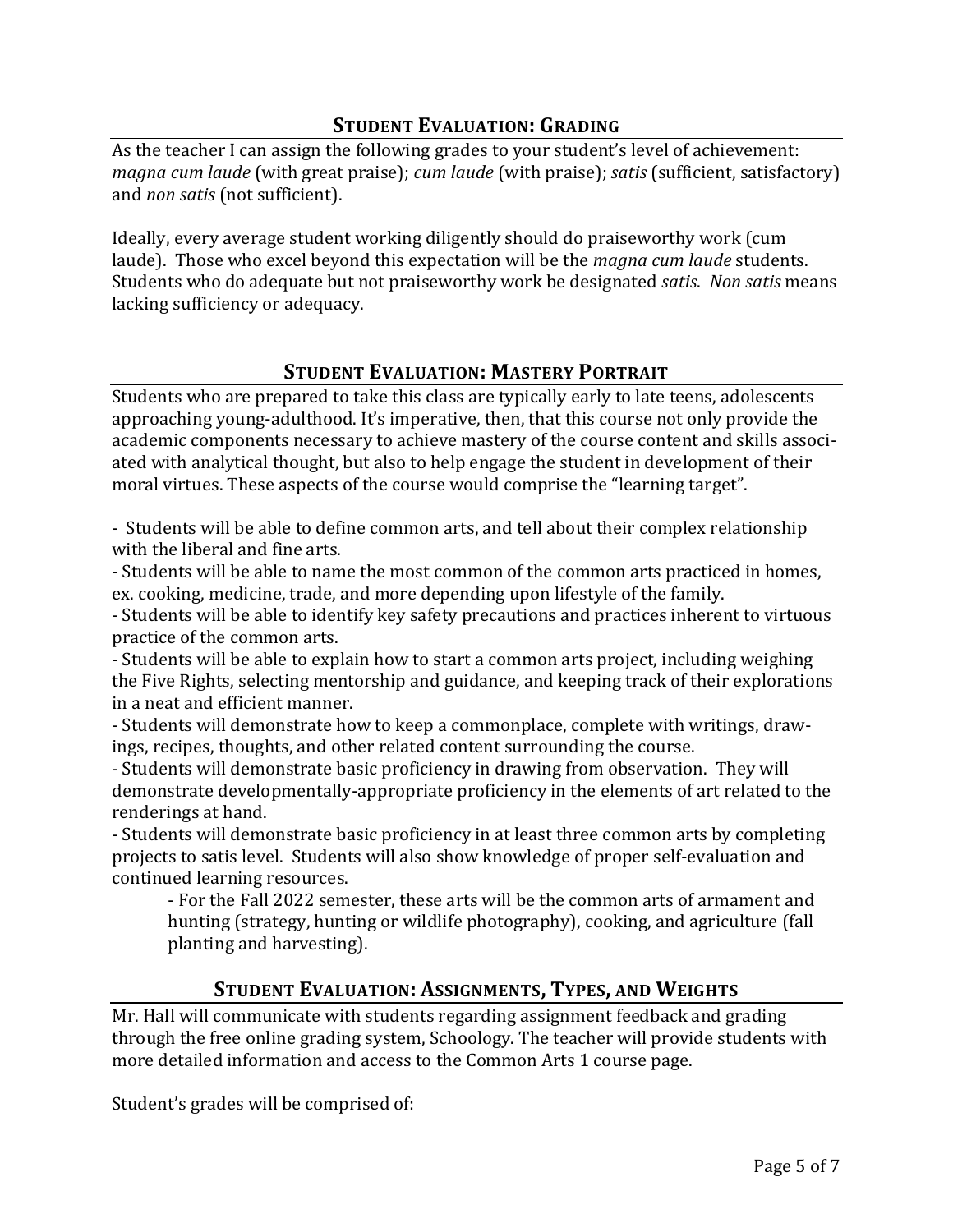- 1. Exams/Projects: 40% of the grade
- 2. Quizzes: 10% of the grade
- 3. Everyday Advancement Projects: 25% of the grade
- 4. Assignments: 15% of the grade
- 5. Class Participation: 10% of the grade

## **STUDENT EVALUATION: ACADEMIC DISHONESTY**

Students will often take assessment tests and/or quizzes privately at home. Students are on their honor to abide by Scholé Academy's Learning [Philosophy](http://www.scholeacademy.com/student-parent-handbook/) which assumes the personal cultivation of Student-Virtues described in the Student-Parent Handbook.

Additionally, plagiarism is a serious and punishable offense. Proper citation of all sources is essential to the academic endeavor. Remember to cite any source if the information is not common knowledge or is an opinion obtained through any source. A plagiarized assignment will result in a failing grade. Students should consult their chosen style manual (see Student Expectations above) for specific direction on obtaining, quoting and paraphrasing sources.

## **THE VIRTUAL CLASSROOM:**

We will be using the free online "virtual classroom" software provided by Zoom, one of the leading companies that provides such software. The virtual classroom will provide students with interactive audio, text chat and an interactive whiteboard in which texts, diagrams, video and other media can be displayed and analyzed. We will provide students with a link (via email) that will enable students to join the virtual classroom.

Specific information regarding the technology used by Scholé Academy (including required technology) can be found by visiting the [Technology](http://www.scholeacademy.com/student-parent-handbook/) in the Classroom section of the Student Parent Handbook.

Students will submit documents by scanning and uploading them to their personal computer, then attaching those files as .pdfs to an email. They will submit their work to the *Common Arts 1* Schoology assignment page (access granted after enrollment is secured).

# **ABOUT THE INSTRUCTOR:**

**Chris Hall** has a BA in philosophy from Gettysburg College and an MAT in elementary education from Towson University. He has been a classroom educator and administrator for 26 years, having served in public, independent, and classical schools. In that time, he has served as a classroom teacher in grades K-12, primarily as a science educator, PK-8 Science Department Chair, and a Lower School Academic Dean. Along with his professional pedigree, he is a lifelong practitioner of several of the common arts profiled in his book *Common Arts Education: Renewing the Classical Tradition of Training the Head, Hands, and Heart*